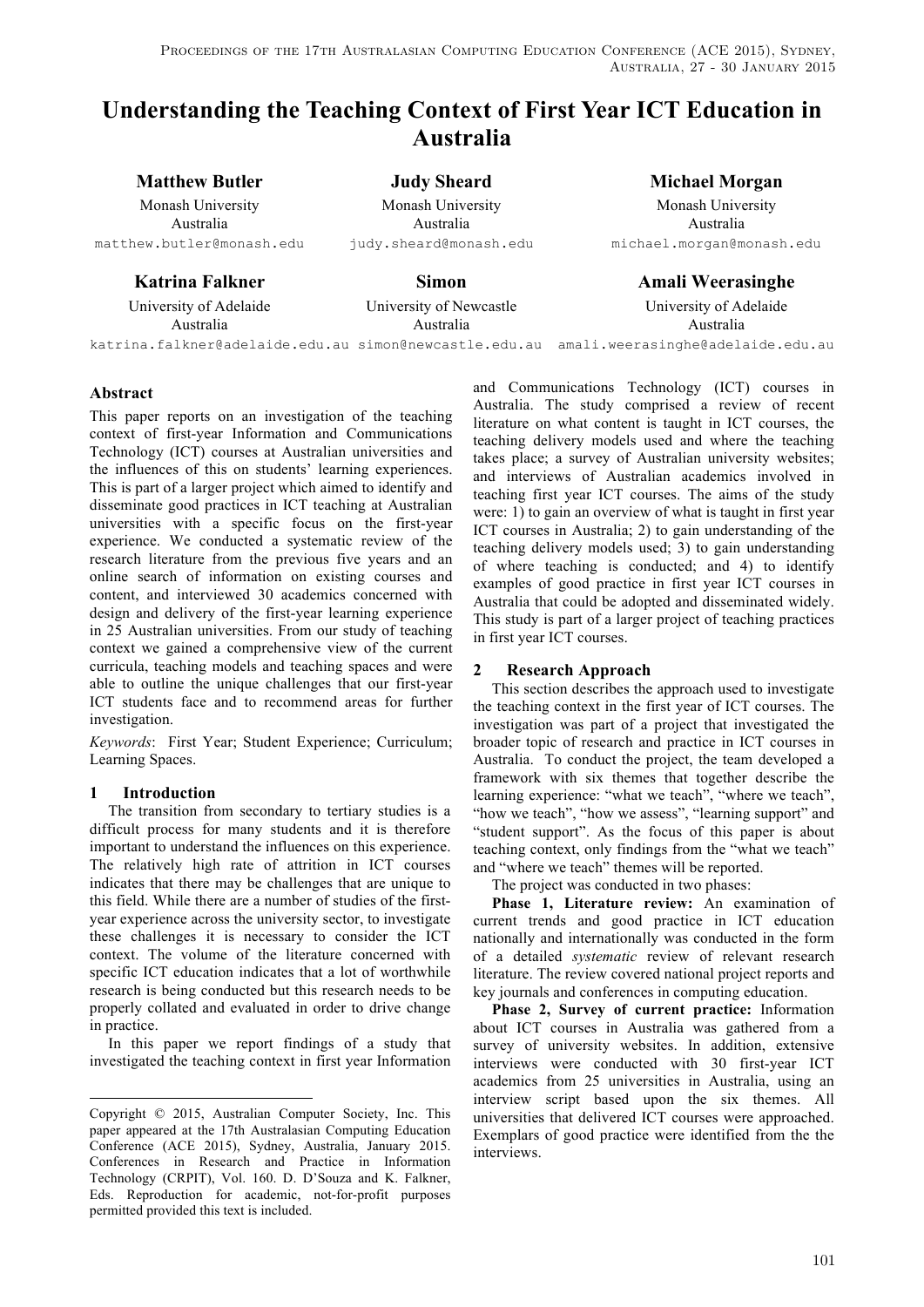#### **2.1 Literature Review**

In order to identify current research trends and issues concerning the first-year experience of ICT students in higher education, particularly in the Australian context, a detailed and systematic review of the available literature was conducted. To ensure currency, the scope of the literature was limited to research papers published between 2009 and 2014. Full peer-reviewed research papers published in high-quality academic journals and conferences relevant to the area of study were targeted.

The review began with a series of keyword searches in Google Scholar of relevant terms in the date range from 2009 to 2014. Combinations of keyword searches were carried out in Google Scholar and the searches of combinations of terms continued until no new relevant research papers were being identified. Similar keyword searches were also conducted in the IEEE Xplore and ACM Digital Library databases. In order to ensure that no relevant literature was overlooked, a manual search of selected high-quality research journals and conferences in the area of computing education was conducted for the years 2009-2014.

#### **2.2 Survey of current practice**

A survey of current practice was conducted via a survey of online information on ICT courses at all Australian universities and interviews of relevant academics. The purpose of the interviews was to collect detailed information about teaching practices and factors impacting the first-year experience of ICT students in the Australian higher education context. In order to gain this information the project targeted academic staff directly involved in the design, coordination and delivery of firstyear courses, as these participants were likely to provide the required insights into the first-year experience and to be in a position to highlight recent changes and examples of good practice.

Participants were selected from each participating university in Australia that delivered an ICT course. Project members nominated relevant people at various universities from their knowledge of the ICT education community. Where this could not be done, the contact details listed on faculty and degree websites were used to initiate e-mail contact. Thirty academics from twenty-five Australian Universities were interviewed. These included six Group of Eight (Go8), three Australian Technology Network (ATN), six Innovative Research (IRU) universities and three Regional University Network (RUN).

The interview script was designed by the project team using the six project themes as a framework. The script consisted of a number of semi-structured questions. The questions related to this paper can be found in the Appendix. The interviewer was encouraged to ask followup questions if interesting practices or new issues emerged. The script was trialed in two pilot phone interviews, and slight modifications were made to reduce duplication of the topics covered and to reduce the likely interview time. The revised script was used for all subsequent interviews. Interviewees were sent the list of questions prior to the interview so that they would be aware of the nature of the questions to be covered. All interviews were conducted by telephone during February

and March 2014, at a time convenient to the interviewee concerned. A consistent approach was assured by the fact that all interviews were conducted by the same person.

Twenty-nine interviews (one interview involved two participants) were recorded, ranging in duration from 16 to 74 minutes and averaging 53 minutes. Detailed summary notes were taken during each interview. After each interview the notes were elaborated upon and organised into the six themes. The notes were annotated with the approximate times at which the discussion could be found in the audio recording. The interview notes were then examined to find important issues and to identify possible case studies of good practice for further investigation. Detailed quotes from relevant interviews were subsequently transcribed as required. A more detailed description of the methodology used in this project can be found at *Experiences of first year students in ICT courses: good teaching practices*: Final Report: ICT student first year experiences (http://www.acdict.edu.au/ALTA.htm).

The following section reports the results of our investigation into teaching context. We first describe the curricula and curriculum designs of first year ICT courses drawing upon the data gathered from the "what we teach" theme. Following is an investigation of teaching models and teaching spaces drawn from the "where we teach" theme. These themes cover the broad area of the teaching context.

#### **3 What we teach**

Our investigation of what we teach focused on the core curriculums of the first year of ICT courses in Australian universities and the process of curriculum design. Relevant courses from all Australian universities were identified and the units offered to first-year students examined to identify similarities between courses and units as well as key areas of differentiation. The teaching of computer programming was explored in detail as this topic is widely researched and discussed in the literature. Also covered in this theme were factors influencing course and unit design, such as the guiding principles adopted from the Australian Computer Society (ACS) and Association for Computing Machinery (ACM)/ Institute of Electrical and Electronics Engineers (IEEE).

### **3.1 ICT Courses in Australia**

A survey of ICT courses in Australian universities found that all but one university (University of Notre Dame) offer an ICT or related degree. While most degree offerings are located in capital cities, a substantial number are offered in rural locations, and a number in off-campus mode.

The faculties that offer ICT degrees are predominantly Information Technology, Science, Engineering, or Business (or faculties that are a combination of these disciplines). There are now very few dedicated ICT faculties in Australian universities. Different ICT degrees are in some cases taught within different faculties in the same university, depending on the context of the degree. For example, a Computer Science degree may be located within an Engineering or Science faculty or department, while an Information Systems degree may be located within a Business faculty or department. In most cases,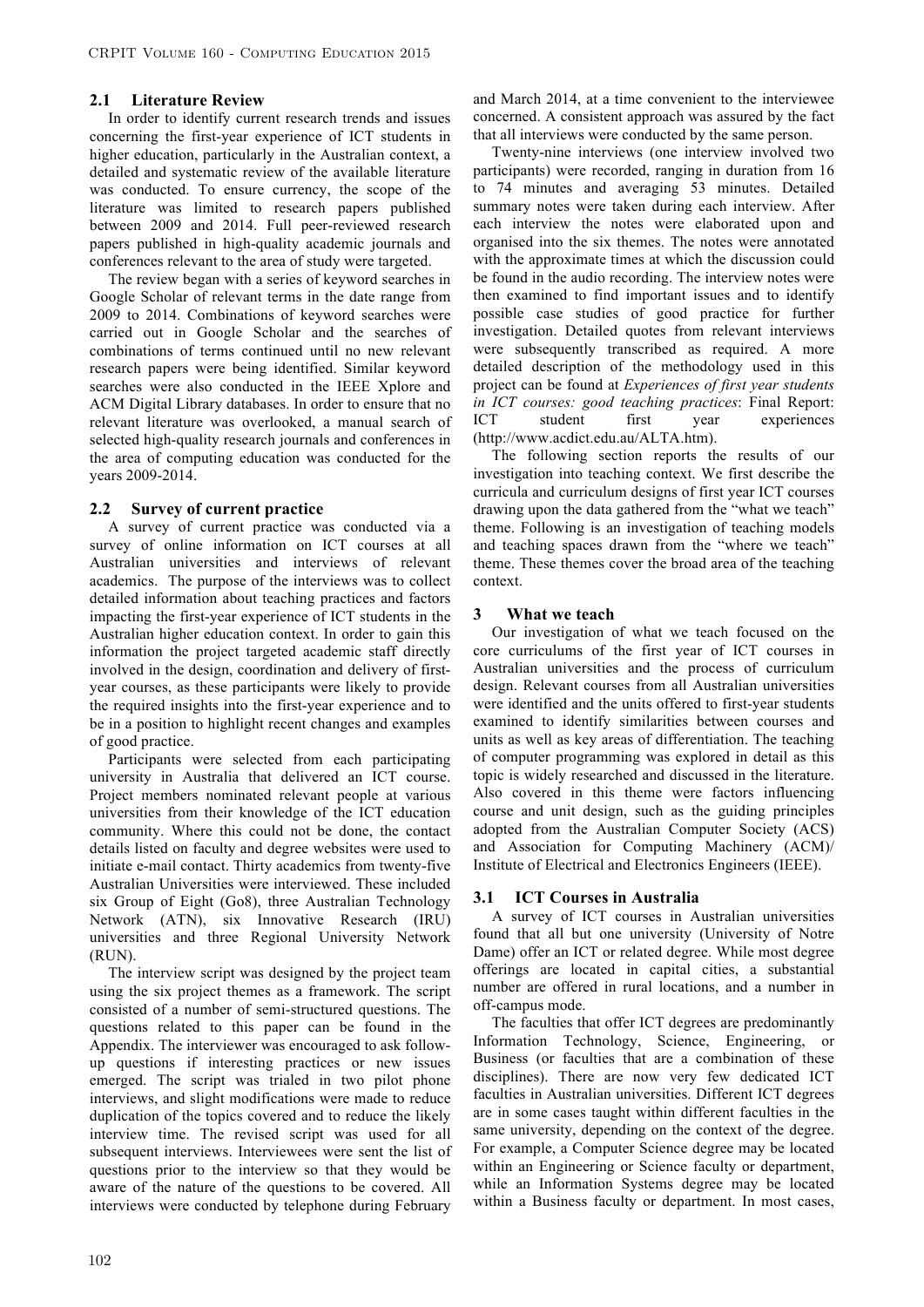however, one faculty takes ownership for all ICT-related degrees.

The degrees offered by Australian universities typically fall into one of the following broad categories/contexts:

- general ICT
- ICT with a major or specialisation. Majors typically include
	- o games programming
	- o software/application development (including mobile)
	- o security
	- o networks
	- o web design and development
- o multimedia • software engineering
- computer science
- business information systems

General ICT courses, most with majors, make up the majority of courses offered. Computer science ranks second, software engineering third, and information systems / business information systems fourth. There are also a number of miscellaneous ICT courses focusing on other specialist areas such as multimedia, game development, cyber-security and engineering.

In keeping with our focus, we consider units situated in the first year of a typical progression in these courses. Units studied in first year depend on the particular course being taken; however, there is some consistency in units undertaken by students in their first year of ICT study. Common units include:

- programming
- database
- systems analysis
- computing fundamentals
- mathematics (predominantly in computer science courses)

Programming and database are the units most frequently studied by first-year ICT students.

# **3.2 Literature Perspectives**

In the literature search 28 research papers were found related to the theme of 'what we teach' in the context of ICT university courses. Thirteen papers were focused on the first year of ICT courses and ten papers were set in the Australian context. However, only three papers were set in both Australian and first-year contexts (Corney, Teague & Thomas, 2010; Mason, Cooper & de Raadt, 2012; Mason & Cooper, 2014) and all three of these papers relate specifically to programming.

Approximately half the papers found discuss highlevel curriculum design issues. These papers typically present guides and frameworks for using noted ICT charters (such as ACS, ACM, IEEE, and SFIA) in curriculum design, often highlighting specific case studies of recently redesigned curriculums (Adegbehingbe & Obono 2012; Koohang et al, 2010; Herbert et al, 2013a). Because of this, the literature on curriculum is often not focused on the first-year context. While discussion of curriculum design can identify certain needs for structuring courses with supporting progressions, these papers typically discuss design of an entire three- or four-year curriculum.

Moves to adopt SFIA in curriculum design are evident in the more recent papers. Several Australian universities appear to have adopted this framework as a key charter in redesigning their curriculums, with the University of Tasmania being a well-documented example of this (Herbert et al, 2013a; 2013b; 2013c; 2014). The SFIA framework is of importance in its presentation not only of core skills as they relate to industry but also of levels of responsibility, which can be aligned to different year levels in a course (von Konsky, Jones & Miller, 2014). Consequently, these papers provide some insight into curriculum design within the first-year context.

The publications relating most closely to the first-year context deal with narrower fields of study within the first year. For example, discussion of programming curriculum and issues in most cases relates specifically to novice programmers, thus usually the first-year context. Indeed, programming was clearly the most represented context, with 11 papers relating specifically to curriculum issues within this area of study. Mason, Cooper & de Raadt (2012) and Mason & Cooper (2014) provide a comprehensive analysis of trends in introductory programming courses in Australian universities. They note a fragmentation of choice of the programming language being used, and a reduction in the use of Java as a language in introductory programming courses. Issues raised by other researchers relate mainly to the choice of programming language and environment (Fincher et al, 2010; Stefik & Siebert, 2013), and restructure of curriculum to better support novice programmers (Corney, Teague & Thomas, 2010; Hu, Winikoff & Cranefield, 2013; Thota & Whitfield, 2010). The narrower focus suggests that notions of what we teach are more easily placed in the context of a specific year and unit, while broader curriculum issues (both design and content) will focus on whole courses.

Other specific contexts for discussion of curriculum issues were found, although much less prevalent than those relating to programming. Subject areas found include computer systems (Benkrid & Clayton, 2012; Patitsas et al, 2010) and software development (Thomas, Cordiner & Corney, 2010). Other sub-themes that were found in the literature relating to curriculum include investigation of gender issues (Koppi, Roberts & Naghdy, 2012) and career progression and its implications for curriculum design (von Konsky, Jones & Miller, 2014).

In summary, there is little recent literature about what is taught to first-year students in the Australian context. While there is research relating to curriculum development in higher-education ICT courses, it tends not to address specific first-year issues, which are typically reported on in relation to specific topics such as programming. This suggests that there is scope for further research relating to how curriculum is developed in consideration of the needs of first-year students.

# **3.3 Current Practice in Australia**

The interview questions related to the theme of 'what we teach' sought added insights into the nature of firstyear ICT courses in terms of student demographics, the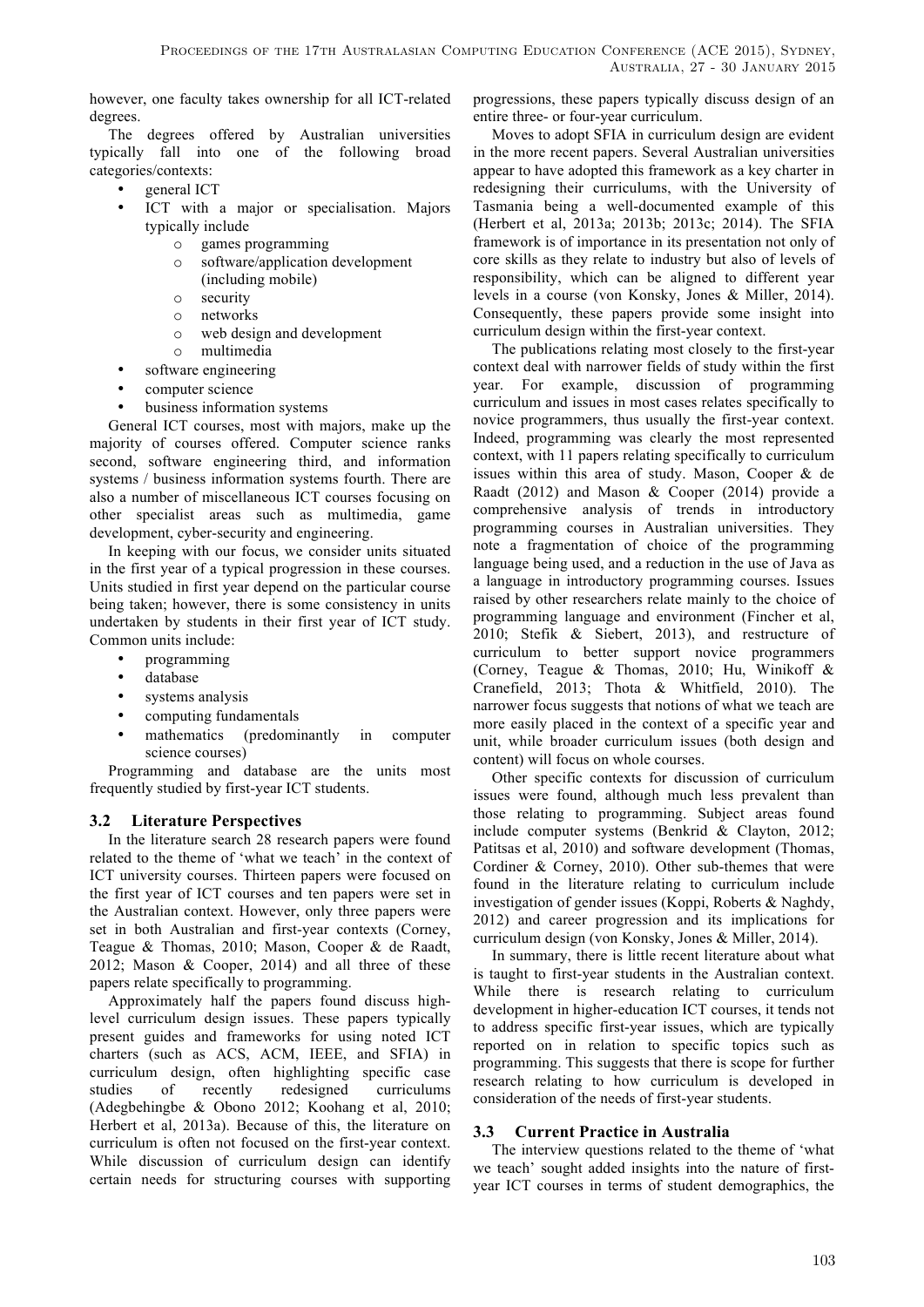development of the teaching curriculum and, more specifically, programming languages taught.

#### *Demographics of first year of ICT courses*

Enrolments in the first year of ICT courses vary considerably across Australia, ranging from approximately 100 to 500 students. According to interviewees it is often difficult to gauge exactly how many students are in the first year of a course, as different students enter the courses by different pathways, some of which will attract credit for designated units. Many interviewees made informed estimates of the numbers on the basis of enrolment numbers in units that were core for first-year students, along with the course information of those students. Based on the interviewees' responses, just over 5000 first-year students were estimated to be enrolled in ICT courses across the 25 universities contacted.

The mix of students also varied considerably across the universities. Many interviewees were not privy to the breakdown of local versus international students, but most were able to give informed estimates, again based on class demographics. In view of the uncertainty of these estimates, we present only the broad picture. Six institutions indicated very low numbers of overseas students (less than 10%), while another six indicated that 50% or more of their first-year cohort were international students. Between these extremes, the majority of interviewees (7) estimated their international enrolments as 20-30% of their cohorts. There would appear to be scope for research into the internationalisation of the teaching curriculum, not only because of these demographic estimates, but also because of the international nature of ICT.

#### *Curriculum design*

Interviewees were asked whether the design of their courses was influenced by any external curriculums. Most interviewees indicated that their courses are accredited by the Australian Computer Society. Many mentioned that their course designs were influenced or inspired by external bodies such as the ACS, ACM, and IEEE as well as industry companies like CISCO. Although these organisations played an important role in the consideration of their curriculum design, interviewees were often unsure exactly how the frameworks provided by these organisations were specifically used. An illustrative response:

*"The degree programs are a combination. It is not directly taken from the ACM/IEEE computer science curriculum but they were used as input into the design of the course. So we used the ACM/IEEE curriculum as well as the ACS guidelines. The courses are ACS accredited." (U1)*

There is little literature on the exact role of bodies such as ACS, ACM, and IEEE in curriculum design, suggesting an opportunity for research to seek greater insights into the role of such formal bodies in the design and development of the tertiary curriculum.

The use of SFIA in curriculum design was notably absent from the interviews. Recent literature suggests that it can play a major role in the design of courses, so it was of interest that it was not mentioned by any interviewees. This is likely to change in the near future, as SFIA gains awareness through both the ACS and published literature.

#### *Programming languages*

Interviewees were asked what programming languages are introduced to students in their first-year ICT courses. The most common languages were Java (16) and Python (12). Java has been well documented as a language used to teach students programming both at a foundation level and also as an introduction to object-oriented programming. While Java remains a popular choice, a number of interviewees reported recent moves away from Java as an introductory language, in many cases to Python. Interviewee U4 explained this shift in languages:

*"Java was seen as having too much excess baggage to get people off the ground that just wanted to learn the basics. They didn't go into object-oriented or objectbased programming so the need for all of the concepts around object-oriented programming weren't necessary and so instead they wanted to build the strength in the fundamentals and the wisdom was that Python would be better."*

Another interviewee echoed these sentiments, noting that:

*"We are considering at the moment moving away from Java and maybe going to something like Python. We've used Java for a fair while but it's losing relevance in a lot of areas and is a quite bloated language. Something like Python is more elegant and sophisticated in some ways and enforces some good program structure and at least as good at formatting, so it's better for the first-year students to introduce them to the programming concepts." (U6)*

In contrast, interviewee U7b indicated a move from  $C++$  to Java as the introductory programming language, *"Changed from C++ to Java, very popular in industry, slightly easier."* 

Concerns have been raised in the literature about the significant learning challenges faced by novice programmers starting with an object-oriented language such as Java, and some responses in the interviews appear to address these concerns. While a number of interviewees discussed their shift to Python, others had moved to less traditional languages and environments such as Processing, Gamemaker, and Scribble (a variant of the Scratch programming environment). The literature also includes the move to environments such as Alice. These examples appear to place the emphasis on problem solving rather than language syntax or complex programming paradigms; however, little research has been found that describes the learning outcomes of these changes.

One interviewee said that the move from Java to Scribble, a visual programming language, was to "*get students to focus on solving problems rather than concentrating on syntax*" (U15b). A program is constructed in Scribble by assembling visual blocks representing code segments, a process that shields novice programming students from syntax and code and allows them to focus on programming logic. This is seen as a more accessible environment than a traditional programming language for introducing fundamental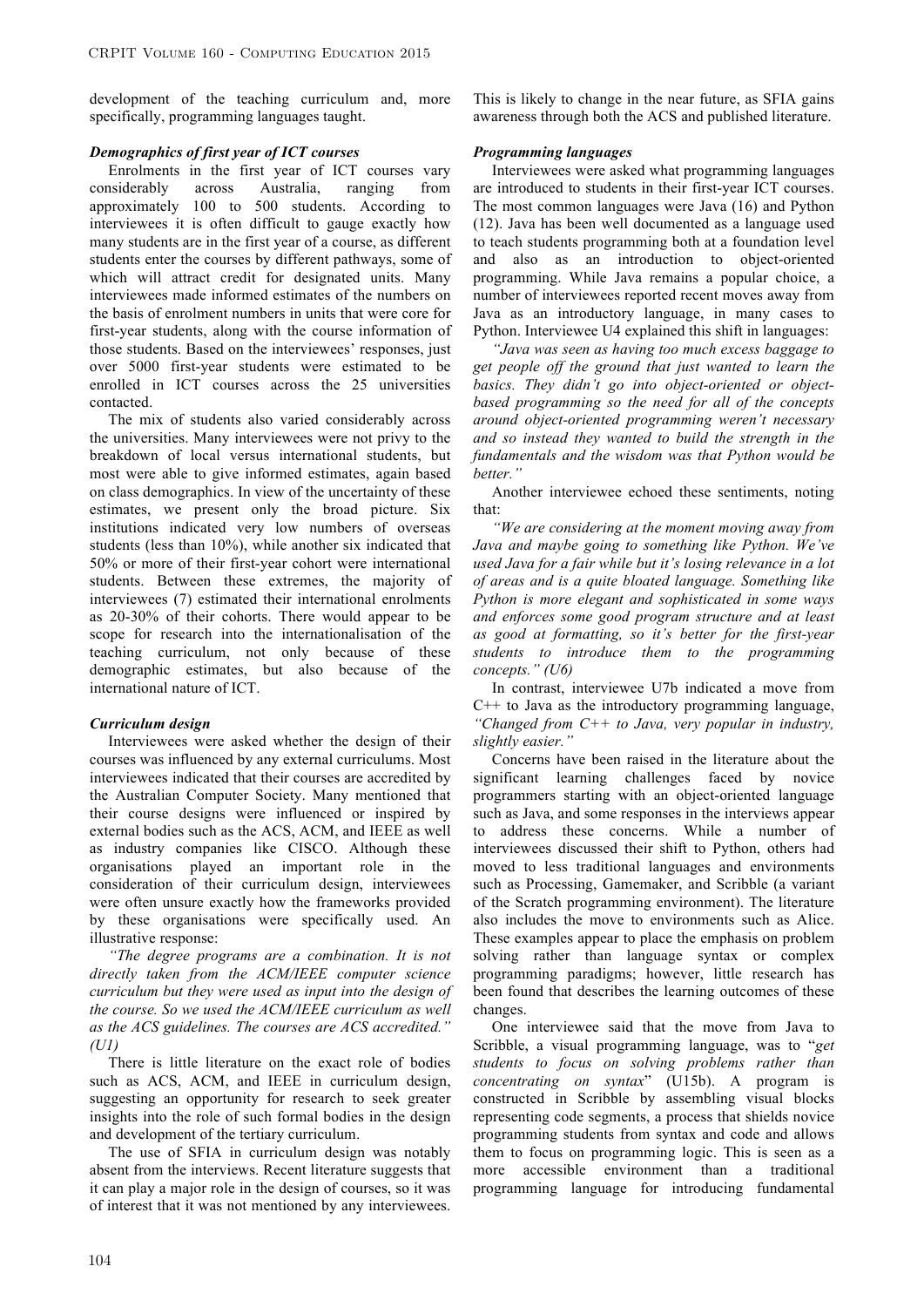programming concepts to novice programmers. As interviewee U15b explains:

*"It was a fair undertaking, and it was a fairly big decision to say let's not start students in a syntactic language like Java. I mean there is always the question of which language do you choose. So it was a very concerted effort to get away from that and to say no we need to focus on creating problem solvers first."* 

Interviewee U15b observed that the student evaluations for the unit have been really good, but the important consideration is how the students will perform in subsequent units. Students study at least one more programming language in their course, for example, Python, Java or C++. The transition to these subsequent programming units is currently of some concern, and the effects of the change are currently being formally evaluated.

The introduction of programming languages focused on mobile development platforms is a relatively recent inclusion in the programming curriculum prompted by current industry trends. Interviewees U24 (two interviewees were involved in this interview at the same time) described the introduction of Objective C and XML as the programming languages for smartphone/tablet development in iOS:

*"We actually have started introducing some new programming languages. We now include Objective C .... We now also teach XML and we've introduced smartphones and iPads into our learning space too."* 

This further demonstrates the diversity of approaches that are currently being explored in introductory programming units. *"We introduced the Mac to replace the tablet PCs two years ago and they were introduced so we could teach iOS languages."* In part this change was made to appeal to students by targeting a computing environment, in the form of mobile devices such as smartphones and tablets, with which the students engaged on a regular basis. In terms of research, a formal evaluation and comparison of the range of approaches currently being trialled in the Australian context would be of benefit.

Some universities place the introduction to programming into a web development context, using web-scripting languages such as Javascript and HTML. Other languages mentioned included Visual Basic, C, C# and ActionScript (Flash). One interviewee indicated that a number of languages are covered across their degrees, but not in the first programming unit:

*"What we do in the first semester. We teach it in a language neutral fashion… We deliver the material in language neutral fashion so it's about the programming concepts not specifically about the one language. We teach them the way to do something in general not in a particular language. Then we have material that helps them learn how to apply those concepts in a particular language." (U1)*

# **3.4 Summary**

What the literature and especially the interviews highlight is that there appears to be little consensus as to what programming language or environment best supports novice programmers. Many institutions recognise the inherent difficulties for novice programmers, but the quest for the ideal learning approach appears far from over.

The study of curricula and curriculum design provides a background for our investigation of teaching context in terms of teaching models and teaching spaces.

# **4 Teaching Context**

Our investigation of teaching context was drawn from the 'where we teach' theme which focused on the teaching models and teaching and learning spaces used for first-year ICT courses in Australian universities. It considered the design and use of new teaching spaces and the redesign of existing spaces, either physical or virtual. For virtual teaching spaces, the theme included teaching and learning in situations enabled through the use of mobile and ubiquitous technologies.

# **4.1 Literature Perspectives**

The systematic literature review found 13 papers that were concerned with the 'where we teach' theme. All of the papers were set in the higher education sector and in the context of programming – all but one of them in introductory programming; two were Australian studies. The papers found for this theme report studies of a variety of different teaching and learning spaces. Govender (2009) explored the lecture setting in an investigation of the influence of the learning context on how students approach the task of learning to program and their ultimate success. Cheryan, Meltzoff & Kim (2011) investigated the effect of virtual learning environment design on male and female students' interest and anticipated success in an introductory computer science course. Both studies concluded that context was an important factor in students' success in learning to program.

A study by Howles (2009) compared the impact of different learning environments on student retention. The findings revealed that a change from a studio environment (20 students with access to computers) to an active learning environment (40 students without computers) did not negatively impact student retention.

Australian researchers Alammary, Carbone & Sheard (2012) describe the implementation of a virtual 'smart lab' for assisting programming lab class teachers. The smart lab monitors students' progress as they perform programming tasks, enabling instructors to readily respond to individual students and assess the overall progress of the class. An evaluation demonstrated the usefulness of the smart lab in providing timely and appropriate feedback to the teachers. Another Australian study by Maleko, Hamilton & D'Souza (2012) explored novices' perceptions and experiences of a mobile social learning environment designed to enhance student-tostudent interactions. A key finding of this study is that most students engaged more with their learning and with colleagues in the mobile social environment than in the face-to-face environment. Small learning communities were formed, enabling students to interact regardless of their physical location or the time of day.

Considerable resources have been expended on the development of environments to support the teaching and learning of programming, and a number of these have been specifically designed for introductory programming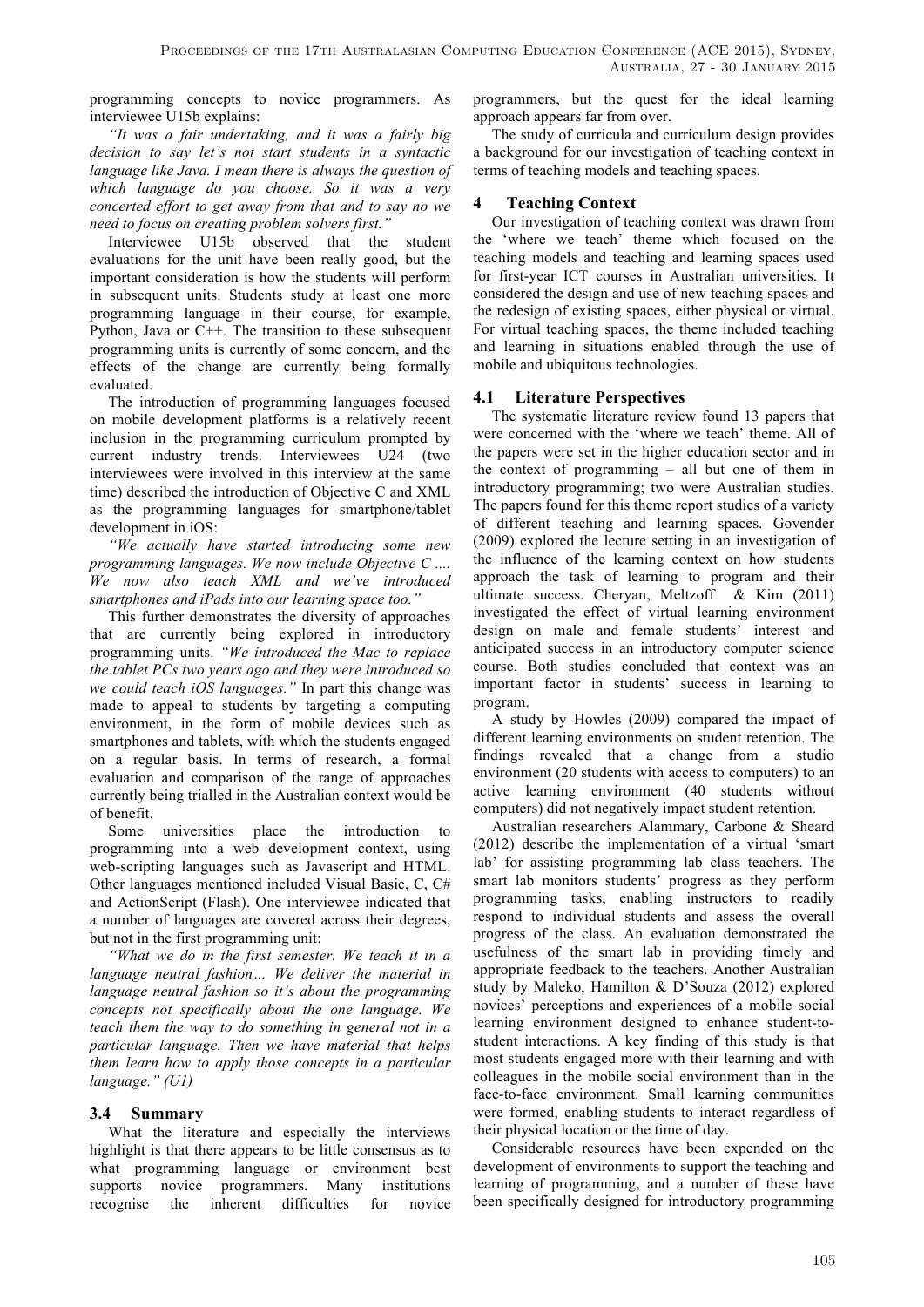students. There are many studies of the use of these environments for engaging students in the learning process and helping them to learn to program. Verginis et al (2011) studied a web-based learning environment, SCALE (Supporting Collaboration and Adaption in a Learning Environment), and found it valuable for supporting learning in introductory computer science. Moons and De Backer (2012) present an interactive programming environment, EVizor (Educational Visualization of the Object Oriented Run-time), implemented as a Netbeans plugin. The EVizor system visualises program execution and incorporates explanations and embedded quizzes. The system design is founded on constructivist and cognitivist learning theories. A series of evaluations and experiments showed that it is useful in helping students understand program behaviour.

Fincher and Utting (2010) introduce Alice (Cooper, 2010), Scratch (Maloney et al, 2010) and Greenfoot (Kölling, 2010), three environments widely used in introductory programming courses, each of which has a different focus and approach. The design rationale and pedagogical approach that each supports are explained in a series of articles by the designers. Wellman, Davis & Anderson (2009) introduced Alice into an introductory programming course to increase students' interest in computer science. They report that students were motivated and engaged in the learning activities. However, Garlick and Cankaya (2010) had a different experience. In an experimental study they found that students who used Alice in their introductory programming course had lower performance and responded less favourably compared to students who were given traditional instruction.

In summary, there are very few examples of recent literature discussing the first-year ICT learning environment in the Australian context, therefore further research is needed in this area. Current research focuses on specific examples of virtual lab software, the inclusion of social networking tools to promote learning communities, web-based collaborative learning environments, and a variety of introductory programming environments. There is a need to conduct further research on both physical and virtual learning environments that are tailored to the needs of first-year students in the ICT context.

### **4.2 Current Teaching Context in Australia**

The interview questions related to the teaching context sought detailed information about teaching spaces in Australian universities and how they are used. In addition to describing the physical teaching spaces, interviewees were asked to provide information about their teaching in online or blended environments. Their responses gave insights into current teaching models and into the physical and virtual spaces where teaching is conducted. The responses to these questions are discussed under the main topics that were identified from the analysis of the interview data.

### *Teaching models*

An important factor in a discussion of 'where we teach' is the teaching model that is used. The most

common teaching models used in the universities in our study are the traditional *lecture/laboratory* and *lecture/tutorial/laboratory* combinations. However, there were indications that a number of institutions had moved or were in the process of moving to different models, often involving a shift from physical to virtual teaching spaces. Many interviewees mentioned recent changes to lectures. Interviewee U21 described a radical change where a new degree has been implemented with only a single introductory lecture. Subsequently, students are provided with audio video clips and a text book in paper or electronic form. Tutorial classes are either on-campus or online.

A number of interviewees indicated that the teaching time devoted to lectures has been reduced. For example, interviewee U10 stated:

*"So we used to have a very standard model of 3 lectures a week and 1 practical session and then we moved it to 3 lectures a fortnight and 1 practical session and 1 collaborative workshop session every week."* 

In another example interviewee U7b indicated that they had:

*"Cut down lecture 2 hours to 1, less talking at the students, the boring stuff. Gone with a tutorial and a practical session, more hands on stuff particularly for the first-years."* 

In addition, "*All recordings lectures and materials go onto an online Blackboard forum*," so students can access them when convenient.

Several interviewees mentioned the reduction of lecture time in order to increase practical lab sessions. For example, interviewee U24 commented:

*"first-year programming a special case. … Combined lecture and practical into a workshop. For online students they submit weekly tasks to the lecturer and she checks and gives feedback within 24 or 48 hours".* 

In this case the lecturer combined the traditional lecture and practical session into a 3- or 4-hour session (2 hours, a 1-hour break, then another 1 or 2 hours) and called it a workshop. Interviewee U24 observes enigmatically that "*Workshop mode equals flipped classroom minus the pre-class activities*." Although the reduction in lecture time and the corresponding increase in practical sessions was seen to be more resourceintensive it was also seen to be more productive in terms of increased student engagement and therefore increased student retention.

The most common teaching innovation discussed by interviewees was *blended learning*, and this was having an influence on the way teaching space is used. From the interviewees' comments, however, it is apparent that there are various understandings of the term 'blended learning' and a variety of ways in which this teaching model is implemented. A couple of interviewees used the term to mean the provision of online resources to both oncampus and online students. Several interviewees were exploring the 'flipped classroom' model, where the homework and class activities are reversed. Interviewee U18 said that first-year students had reacted negatively to this teaching model. She felt that the first-year students were not organised enough to watch the videos on their own and she questioned the suitability of this model for first-year students. In a more extreme example,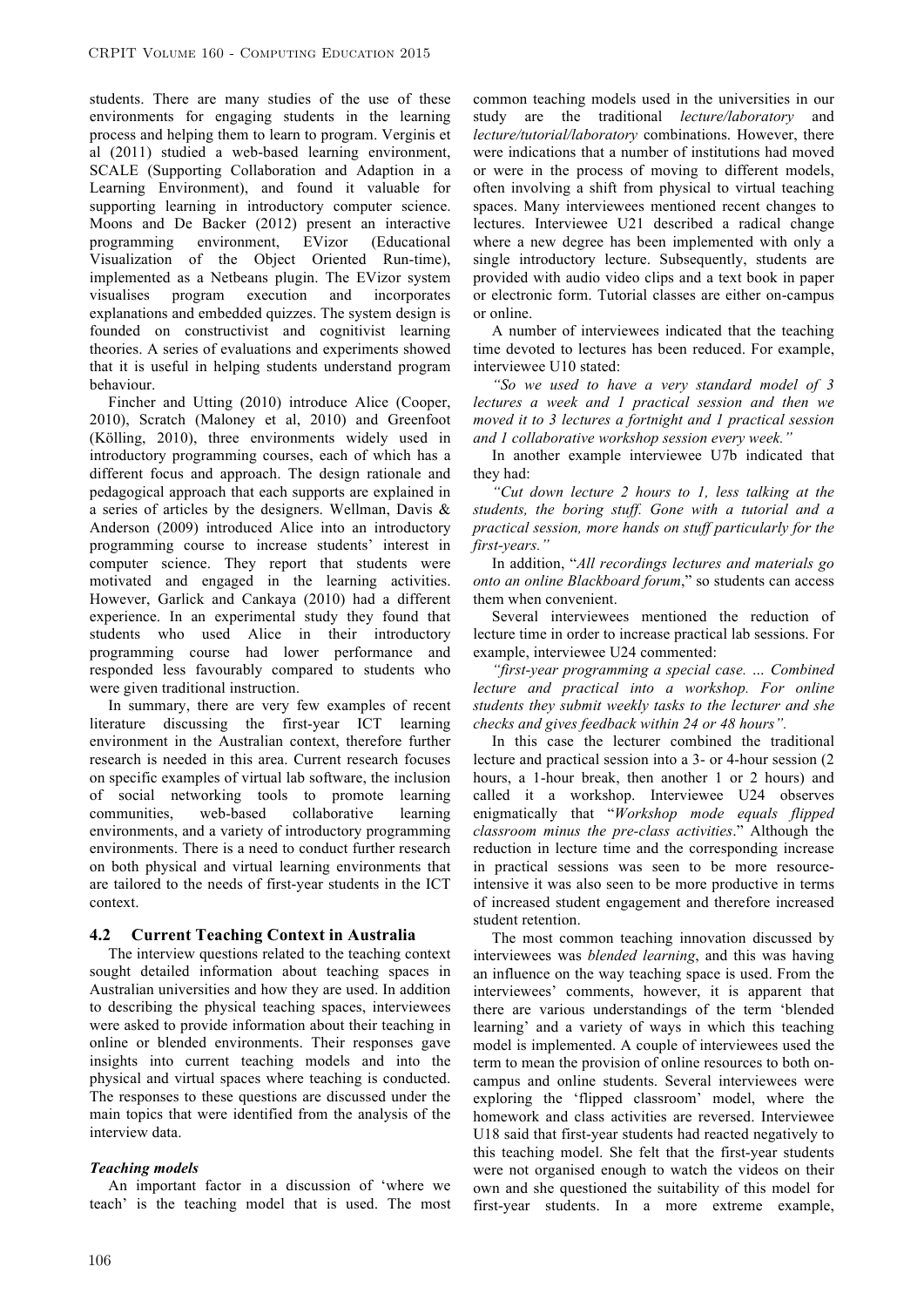interviewee U7a indicated that they favoured "*Small lectures, big tutorials. Light presentation and heavy practicals*." They indicated that they had *"Removed face to face lectures, some years ago"* and placed "*More emphasis on tutorials with the support of online modules using videos".* U7a further explained that "*Students need to look at video lectures and background readings before [the] tutorial*."

# *Physical teaching spaces*

Interviewees gave descriptions of their various physical teaching spaces. Lectures are typically held in theatres with capacities ranging from 100 to 400 students. Tutorials are usually held in classrooms holding 30 to 40 students. Laboratory classes are typically held in computer labs with space for 20 to 30 students, although a couple of interviewees mentioned labs of 40 to 50 students.

Most interviewees agreed that lecture theatres are less than ideal teaching and learning spaces. Many interviewees raised the issue of lack of student attendance at lectures. While there is a general shift towards reducing time spent in lectures or replacing lectures with more practical classes, there is also a considerable effort being made to improve the learning experience in lectures. Some have introduced new teaching models for lectures and others employ a variety of techniques to motivate and engage the students.

Recording of lectures is now commonplace, with half the interviewees indicating that all lectures are recorded at their institution. Some interviewees stated that lecture recording is mandatory while others mentioned an opt-out policy. At a couple of institutions, where lecture recording systems are not readily available, some individuals record their own lectures. Only a couple of interviewees do not record their lectures in some way. The most common recording system is Echo360; others in use are Blackboard Collaborate and Lectopia. The availability of lecture recordings (and in some cases tutorial classes) has reduced the impetus for students to attend on-campus.

Most innovation in the design of physical teaching spaces is apparent in the computer labs where practical classes are held. Computer labs are traditionally set up with straight rows of tables and a computer for each student. At a couple of institutions there are variations on this arrangement. In one institution the lab has multiple fronts and in another the computers are placed around the four walls of the lab with the teacher in the centre. However, a number of institutions have made more radical changes to their computer labs, redesigning them into collaborative learning spaces. One interviewee described a room with tables seating 4 to 6 students, each with a large screen and one keyboard. Another described a similar teaching space with facilities for displaying the work of each group on a central screen for the whole class to view. Some of these labs hold more students than traditional labs and have been designed as flexible learning spaces.

A few interviewees mentioned more radical designs in teaching spaces. At one institution there are dual teaching spaces where students can move from a classroom setup to a computer lab in a large room divided by a partition. Another, smaller, institution uses only one type of teaching space. The room seats 50-60 students at eight sets of reconfigurable tables. This flexible teaching space has multiple fronts with a data display unit, fixed and mobile white boards and multiple power points around the perimeter of the room and hanging from the ceiling. One interviewee, describing a radical shift away from the traditional teaching model to a blended learning model, said that their learning spaces include "*libraries, site inspection and even corridor meeting, tearooms and virtual teaching environments*" (U7a).

## *Virtual teaching spaces*

Some interviewees acknowledged the increasing importance of virtual teaching spaces. Online learning is happening at most institutions, either with units taught only in online mode or with units taught online in combination with on-campus teaching. A number of interviewees mentioned small cohorts of online students in their on-campus units. Several indicated that all their units are available both on-campus and online, with students having access to teaching resources made available to both cohorts. They saw no difference between the resources provided to their on-campus and off-campus students. As interviewee U24 commented:

*"I think we have two main teaching spaces – one is the physical space and one is virtual space. The virtual space is constructed with as much care to the design as the physical space is."* 

All institutions use a form of Learning Management System (LMS) where typically all course materials are placed. The most commonly used LMS are Blackboard and Moodle. A couple of interviewees emphasised that these are not really learning environments but just delivery platforms for course content. One institution uses Captivate Workshop for delivery of learning objects. A couple of interviewees mentioned other online environments developed for use in specific courses. ViLLE (a visual learning tool) is a collaborative education platform developed specifically for learning programming, and IVLE (Informatics Virtual Learning Environment) is an online interactive instructional system for use in teaching programming and algorithmic problem solving.

# **4.3 Discussion**

The aims of the study were: 1) to gain an overview of what is taught in first year ICT courses in Australia; 2) to gain understanding of the teaching delivery models used; 3) to gain understanding of where teaching is conducted; and 4) to identify examples of good practice in first year ICT courses in Australia that could be adopted and disseminated widely. A key finding from our investigation of what is taught in first years ICT courses was that there is little consistency with regard to the programming languages that are introduced to new programmers in ICT courses. While Java and Python are very prominent across the universities of the Australian academics we interviewed, there appears to be no consensus on the best approach to take with novice programmers. This is also reflected in the literature, with research often highlighting the problematic nature of introducing both programming concepts and syntax.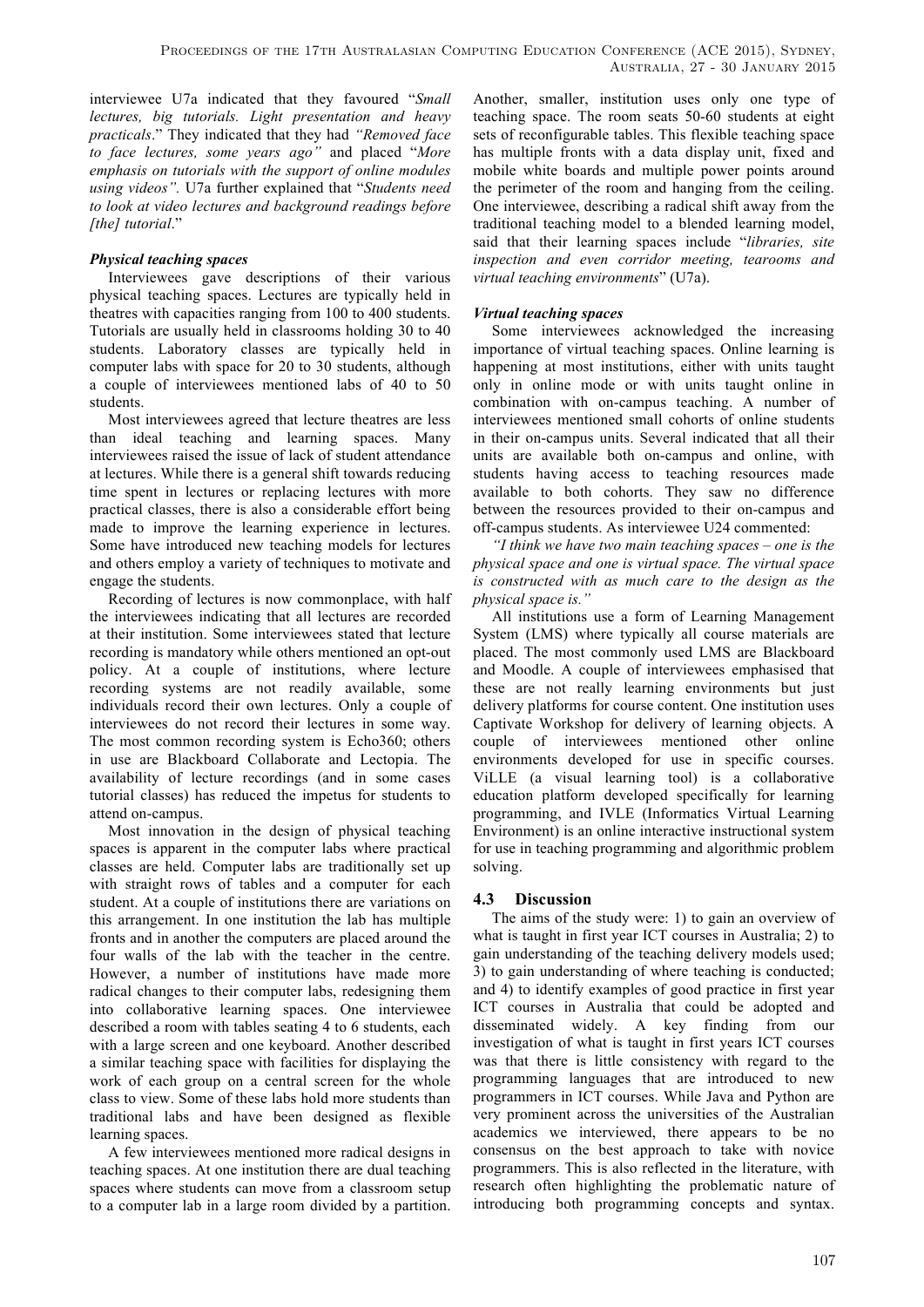There has been a perceptible trend towards programming environments where the focus has moved away from syntax to problem solving. This is an area that needs investigation to determine how students respond to learning programming in these environments.

Further scope for research is in the use of formal skills frameworks provided by organisations such as ACS, ACM and IEEE. There is little literature and little understanding by the interviewees of exactly how course curriculums are developed with these frameworks in mind. There are a number of recent publications regarding SFIA and its role in curriculum development, and literature such as this may present an opportunity for more formal acknowledgement of these frameworks in this area.

Our investigation of the literature on teaching context found little specific research on the physical and virtual learning spaces tailored specifically for the needs of firstyear ICT students in the Australian context. This contrasts strongly with the significant changes to practice highlighted by the interviewees, including changes to the balance between lectures and practical labs and the changing nature of the layout of computing laboratories. A prominent topic raised by interviewees was the design and use of teaching spaces to engage students in active learning experiences. The layout of physical teaching spaces was reported to be increasingly diverse and flexible. Various new physical and virtual learning environments are tailored to the needs of first-year ICT students. Further research is needed to assess the impact of these changes to the teaching environment on student performance and on the student experience.

There were strong indications from the interviewees that the provision of online resources is more prevalent, resulting in an increase in flexible study options, including the integration of social networking tools to assist the formation of student learning communities. These changes highlighted the need for further research in order to assess their impact on the first-year ICT student experience.

#### **5 Conclusion**

Our investigation of teaching context in first-year ICT courses in Australia has highlighted many new initiatives in teaching delivery models and the design of teaching spaces, driven largely by a desire to provide interesting learning environments and active learning experiences. The research has identified the need to undertake further research investigating such areas as curriculum design, development of graduate attributes, and understanding the needs of the ICT industry. An imperative now is also to assess the effectiveness of the innovations identified in engaging students and enhancing their learning. Evidence from such evaluations is essential for promotion of these innovations and driving change in the ICT teaching sector.

#### **6 Acknowledgements**

This project was undertaken with the support of the Australian Council of Deans of Information and Communication Technology through the ALTA Good Practice Reports Commissioned for 2013–2014 grant scheme (http://www.acdict.edu.au/ALTA.htm).

The project team would like to acknowledge the work of Beth Cook who worked as a research assistant to conduct the interviews and to prepare the detailed interview notes.

#### **7 References**

- Adegbehingbe, O. D., & Eyono Obono, S. D. E. (2012). A framework for designing information technology programmes using ACM/IEEE curriculum guidelines. *World Congress on Engineering and Computer Science 2012*.
- Alammary, A., Carbone, A., & Sheard, J. (2012). Implementation of a smart lab for teachers of novice programmers. *14th Australasian Computing Education Conference,* 121-130.
- Benkrid, K., & Clayton, T. (2012). Digital hardware design teaching: an alternative approach. *ACM Transactions on Computing Education*, *12*(4), 13.
- Cheryan, S., Meltzoff, A. N., & Kim, S. (2011). Classrooms matter: the design of virtual classrooms influences gender disparities in computer science classes. *Computers & Education*, 57(2), 1825-1835.
- Cooper, S. (2010). The design of Alice. *ACM Transactions on Computing Education*, *10*(4), 15.
- Corney, M., Teague, D., & Thomas, R. N. (2010). Engaging students in programming. *12th Australasian Computing Education Conference*, 63-72.
- Fincher, S., Cooper, S., Kölling, M., & Maloney, J. (2010). Comparing Alice, Greenfoot & Scratch. *41st ACM Technical Symposium on Computer Science Education*, 192-193.
- Fincher, S., & Utting, I. (2010). Machines for thinking. *ACM Transactions on Computing Education*, 10(4), 13.
- Garlick, R., & Cankaya, E. (2010). Using Alice in CS1: A quantitative experiment. *15th Conference on Innovation and Technology in Computer Science Education*, 165-168.
- Govender, I. (2009). The learning context: Influence on learning to program. *Computers & Education*, 53(4), 1218-1230.
- Herbert, N., Dermoudy, J., Ellis, L., Cameron-Jones, M., Chinthammit, W., Lewis, I., de Salas, K. L. & Springer, M. (2013a). Stakeholder-led curriculum redesign. *15th Australasian Computing Education Conference*, 51-59.
- Herbert, N., Lewis, I., & Salas, K. De. (2013b). Career outcomes and SFIA as tools to design ICT curriculum. *24th Australasian Conference on Information Systems*, 1-10.
- Herbert, N., Salas, K. De, Lewis, I., Cameron-Jones, M., Chinthammit, W., Dermoudy, J., Ellis, L. & Springer, M. (2013c). Identifying career outcomes as the first step in ICT curricula development. *15th Australasian Computing Education Conference*, 31-40.
- Herbert, N., Salas, K. De, Lewis, I., Dermoudy, J., & Ellis, L. (2014). ICT curriculum and course structure : the great balancing act. *16th Australasian Computing Education Conference*, 21-30.